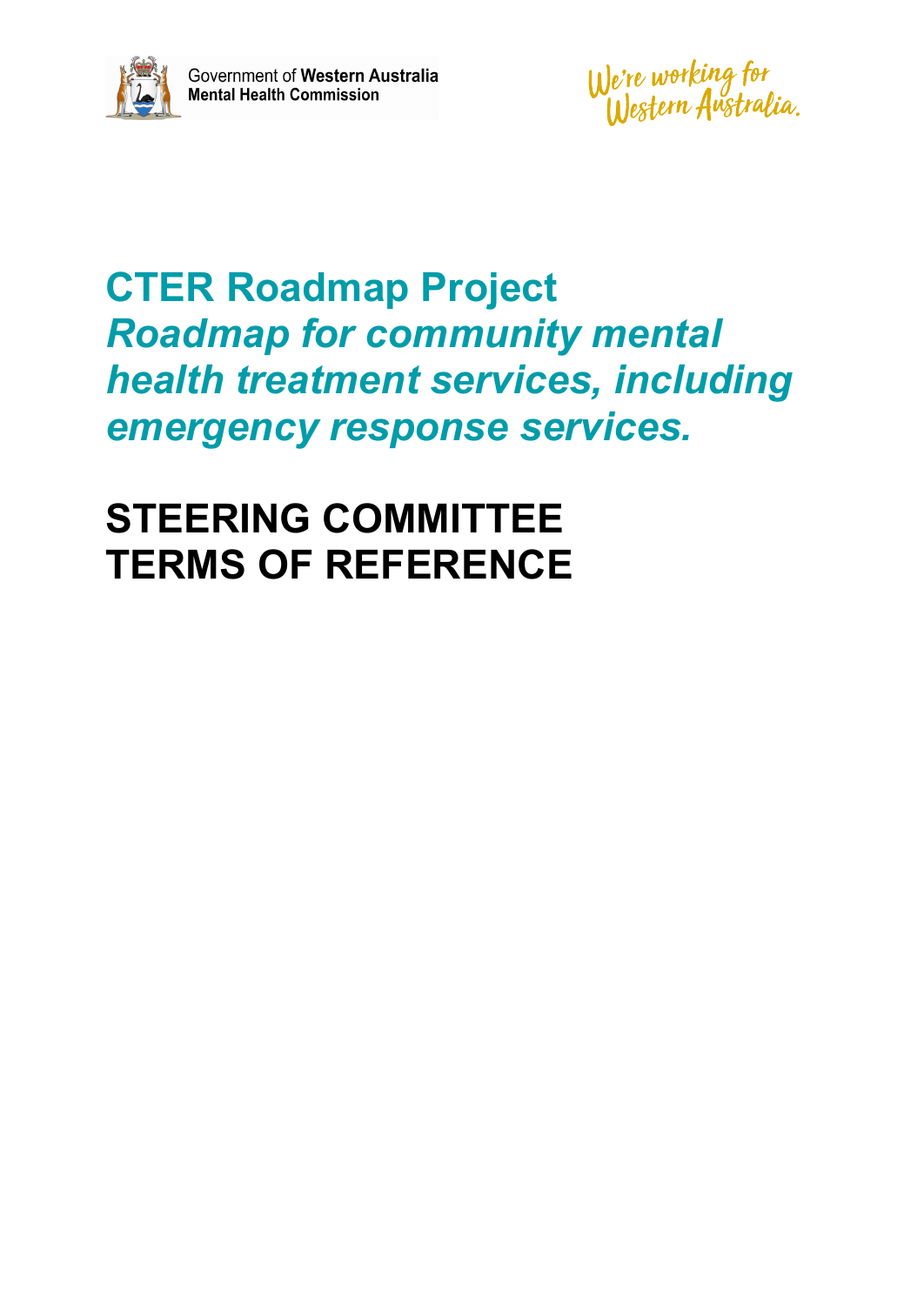| Document Control |                                                             |                     |            |
|------------------|-------------------------------------------------------------|---------------------|------------|
| Document Title   | <b>CTER Roadmap - Steering Committee Terms of Reference</b> |                     |            |
| TRIM File Name   | CTER Roadmap - Steering Committee Terms of Reference        |                     |            |
| TRIM File No.    | MHC-13823/001                                               | TRIM Doc No.        | MHC21/2407 |
| Status           |                                                             |                     |            |
| Owner            |                                                             |                     |            |
| Version No.      | 1.0                                                         | <b>Version Date</b> | 23/02/2021 |

| Release and approval                 |                                               |              |
|--------------------------------------|-----------------------------------------------|--------------|
| Reviewed by                          | Signature                                     | Date         |
| <b>Roadmap Steering</b><br>Committee | Endorsed at meeting on 29<br><b>June 2021</b> | 29 June 2021 |
|                                      |                                               |              |

| Record of issue |            |                    |
|-----------------|------------|--------------------|
| Version         | Date       | Reason and comment |
| 1.0             | 23/02/2021 | Final draft        |
|                 |            |                    |

| Contact for enquiries and proposed changes                            |                                      |  |
|-----------------------------------------------------------------------|--------------------------------------|--|
| All queries and changes regarding this document should be directed to |                                      |  |
| Name                                                                  | Anya-Jane Walters                    |  |
|                                                                       | Position   Principal Project Manager |  |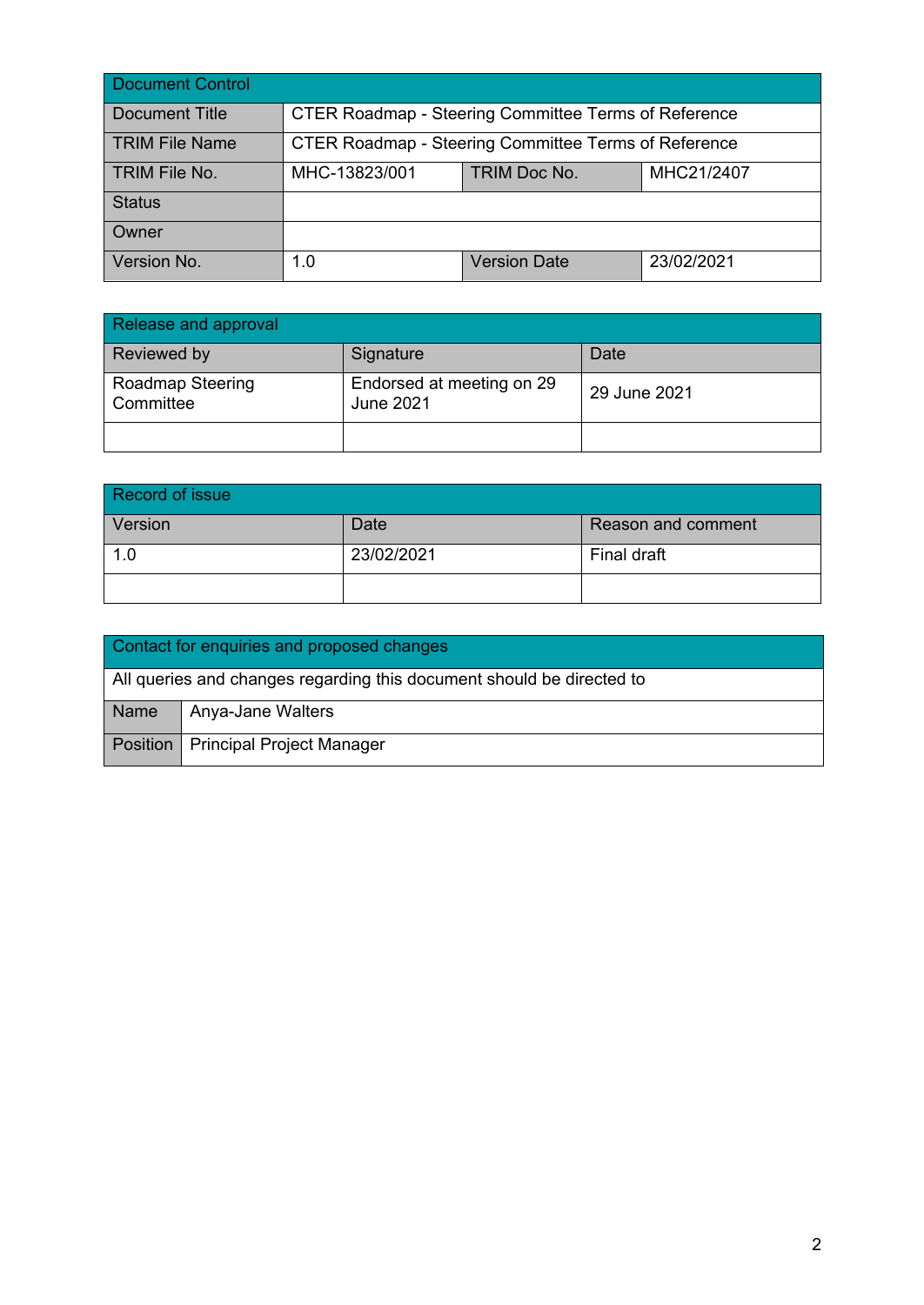## **Steering Committee Terms of Reference**

## **Roadmap for community mental health treatment services, including emergency response services (CTER Roadmap)**

## **1. Purpose**

The Steering Committee is responsible for managing the performance and delivery of the CTER Roadmap Project as described in the CTER Roadmap Terms of Reference and Project Plan.

# **2. Governance**



# **3. Objectives**

The Steering Committee will provide strategic oversight and guidance to the development of the roadmap to ensure it is robust and implementable. In particular this includes:

- 1. Reviewing and endorsing the Project Plan to ensure it will meet the project objectives.
- 2. Reviewing and endorsing any changes to the project scope or Project Plan that arise during the project.
- 3. Monitoring the performance and ensuing overall progress of all aspects of the project (governance scope, priorities, deliverables, milestones and reporting).
- 4. Reviewing and endorsing key project decisions and reports.
- 5. Working with the project Expert Working Groups to seek advice and consultation.
- 6. Ensuring the views of consumers, family members, carers and key system stakeholders are represented throughout the project.
- 7. Overseeing the conceptual development of new models of service and providing input and guidance into the contents of the Roadmap.
- 8. Assisting the project team in identifying and managing risks and issues and providing direction, advice and support to ensure these are addressed.
- 9. Advising the Mental Health Leads Sub-Committee (MHLS), Mental Health Executive Committee (MHEC) and Community Mental Health, Alcohol and Other Drug Council (CMC) on project performance and outcomes.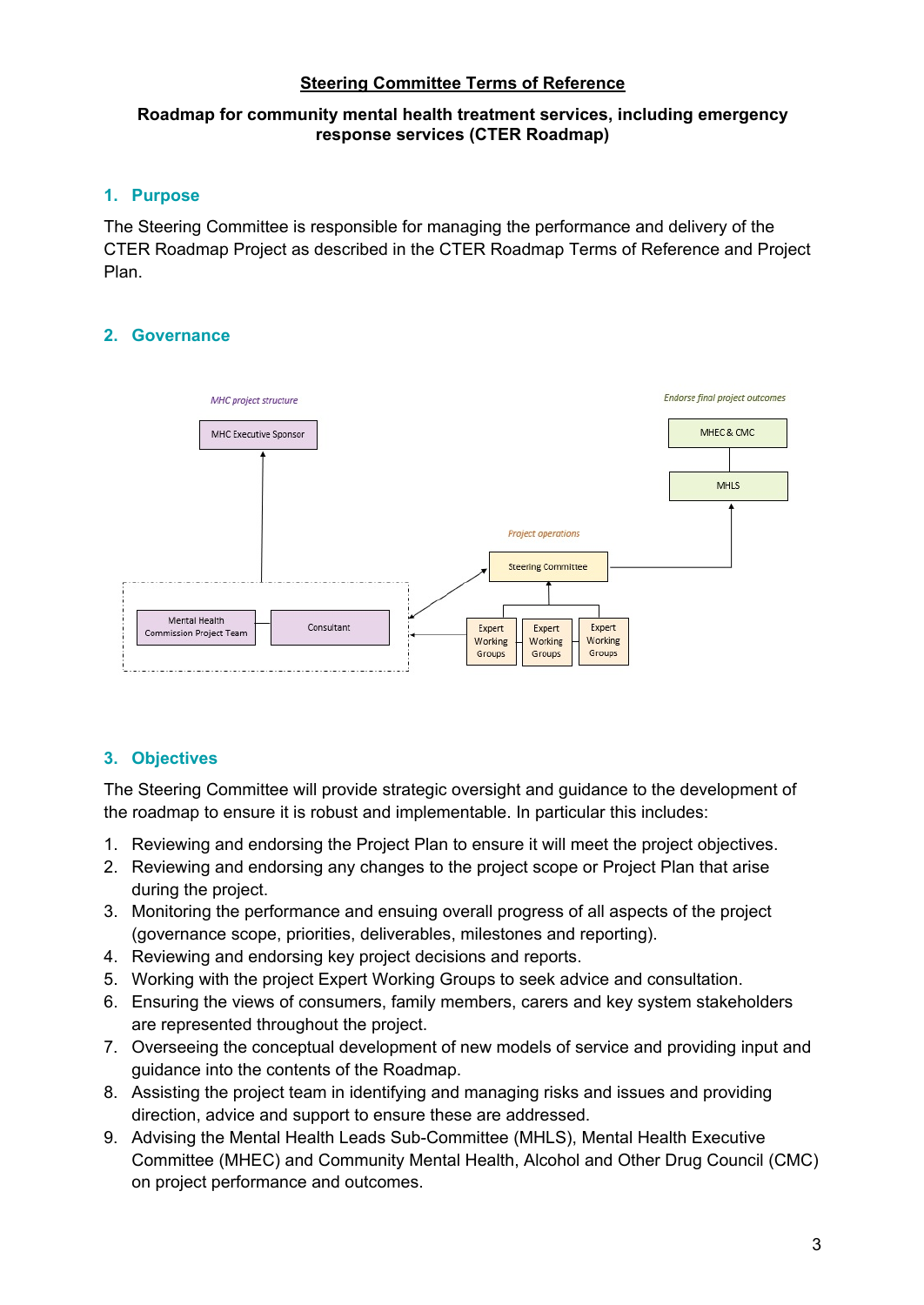# **4. Membership**

- Two Co-chairs: Clinical (Chief Medical Officer, Mental Health) and Lived Experience Representative
- Four MHLS representatives
- One CMC representative
- One Mental Health Commission (MHC) representative
- Two consumer and two carer representatives (of which one is the Lived Experience Cochair)
- One Aboriginal representative

## **5. Secretariat**

The Secretariat will be provided by the MHC Project Team.

## **6. Roles and Responsibilities**

| <b>Role</b>    | <b>Responsibilities</b>                                                                                                                                                                                                                                                                                                                                                                                                                                                                                                                                                                                                                                                                                                                                                                                                                                 |
|----------------|---------------------------------------------------------------------------------------------------------------------------------------------------------------------------------------------------------------------------------------------------------------------------------------------------------------------------------------------------------------------------------------------------------------------------------------------------------------------------------------------------------------------------------------------------------------------------------------------------------------------------------------------------------------------------------------------------------------------------------------------------------------------------------------------------------------------------------------------------------|
| Co-Chair       | Ensure the Committee meets their objectives and that the Terms of<br>$\bullet$<br>Reference are applied throughout the term of the project.<br>Determine any items that require urgent consideration by the<br>$\bullet$<br>Committee out-of-session<br>Provide regular briefings to the MHC Commissioner and Minister<br>$\bullet$<br>for Mental Health as required<br>Provide regular feedback to the MHLS, MHEC and CMC<br>$\bullet$<br>Provide direction and advice to the Expert Working Groups<br>$\bullet$<br>Liaise regularly and closely with the Chair of the Ministerial<br>$\bullet$<br>Taskforce into Public Mental Health Services for Infants, Children<br>and Adolescents Aged 0-18 Years in Western Australia to ensure<br>the Taskforce findings inform the project recommendations and<br>Roadmap in relation to this client cohort. |
| <b>Members</b> | Monitor and review the project's performance, including progress<br>$\bullet$<br>of outputs, and provide advice to support the achievement of<br>objectives as required.<br>Work with the project team to identify key consultation and<br>$\bullet$<br>engagement.<br>Assist with the development and operationalisation of the Expert<br>Working Group.                                                                                                                                                                                                                                                                                                                                                                                                                                                                                               |
| Secretariat    | Manage the meeting schedule<br>$\bullet$<br>Compile meeting agendas<br>$\bullet$<br>Minute taking<br>$\bullet$<br>Distribute documents<br>$\bullet$<br>Other coordination functions as required                                                                                                                                                                                                                                                                                                                                                                                                                                                                                                                                                                                                                                                         |

# **7. Meeting Frequency**

The Committee will meet minimum monthly. The Co-Chairs may convene extraordinary meetings on an as needs basis.

## **8. Quorum**

A quorum will consist of at least 6 members.